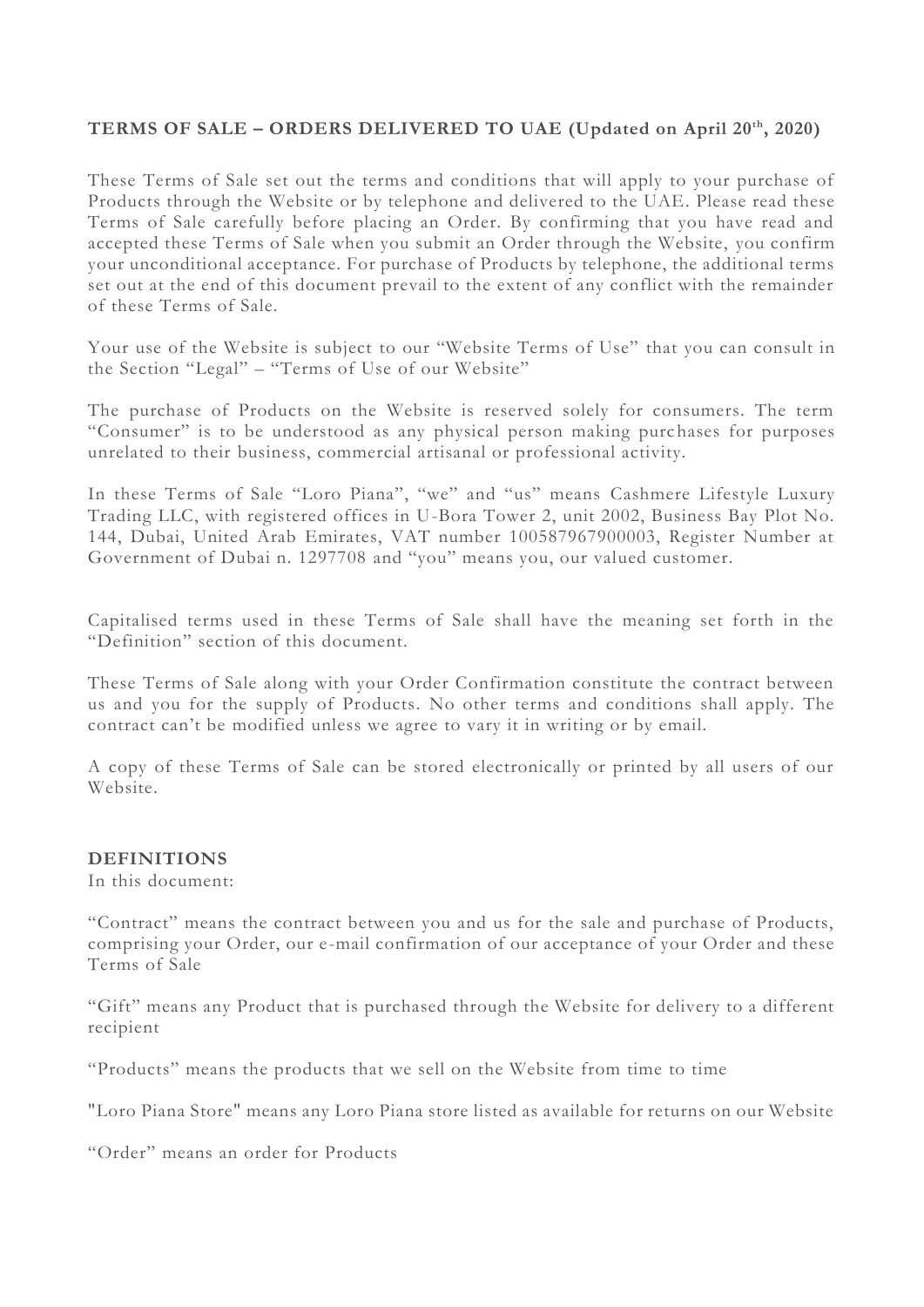"Order Processing Receipt" means the e-mail Loro Piana will send to you at the time your Order is received by Loro Piana

"Order Confirmation" means the e-mail Loro Piana will send to you at the time the Products are shipped confirming shipment of all or part of the ordered Products

"Delivery Receipt" means the delivery form listing the Products shipped. This form is sent along with the Products

"Terms of Sale" means these terms and conditions of sale

"Website" means our website located at [www.loropiana.com](http://www.loropiana.com/)

"Personalised Products" means the Products for which Loro Piana offers a service of personalisation

"Special Terms" means the special terms of sale for Personalised Products

# **1. ORDER AND ACCEPTANCE**

To place an Order you must be 21 years of age or over. You will have to select the Products on the Website, select colour and size and add the items to your shopping bag.

If you wish to proceed with the purchase, you may choose one of the following options:

- Website check-out option by clicking on "PROCEED TO CHECKOUT" button. In this case, you may proceed through the registration or the login into your personal account or you may proceed without any registration.

Once you have selected your payment method you will be redirected to the payment page where in order to finalize the checkout you will click on the "SUBMIT ORDER AND PAY" button.

Each Order submitted constitutes an offer to purchase Products from us. Orders are subject to availability and acceptance by us and we may, at any time and at our sole discretion, refuse to accept your Order, including but not limited to cases where:

- you provided us with incorrect information, including without limitation, insufficient or incorrect payment details, incorrect billing information; insufficient or incorrect shipping address – in this regard, please note we do not ship Products to P.O. boxes; or fraudulent information;

- there is an error on the Website relating to the Products that you have ordered, for example an error relating to the price or description of the Products as displayed on our Website;

- the Products that you have ordered are no longer available through our Website;

- the amount of the proposed transaction is excessively high, based on our case-by-case evaluation, and subject to our discretion; or- we believe that you are under the age of 21.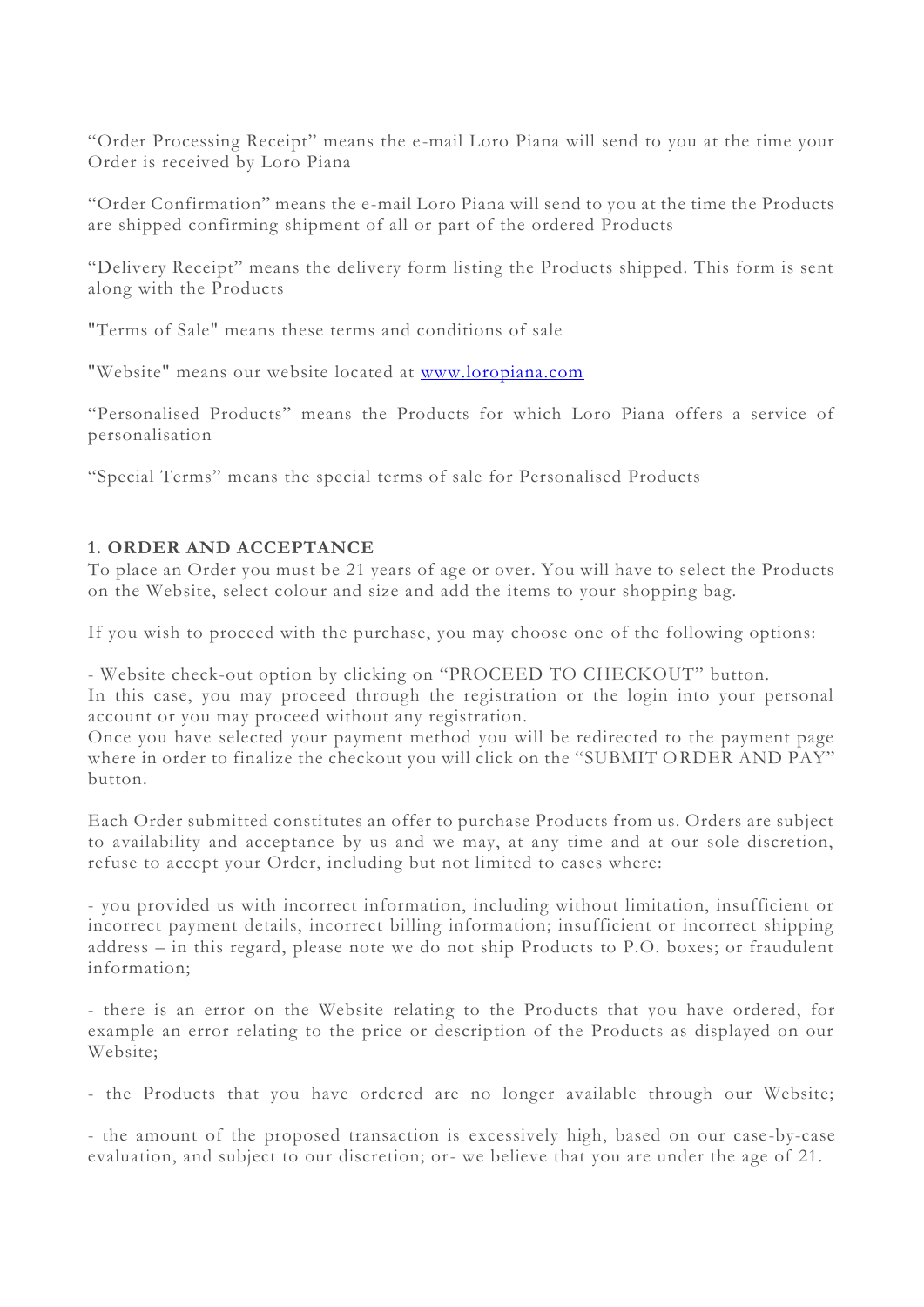If we are unable to accept your Order, we will contact you at the e -mail address or telephone number that you have provided to us, as soon as possible within 30 days from the date of your Order.

After you have placed your Order through the Website, you will receive an Order Processing Receipt that is an e-mail from us confirming that your Order has been received by us and is being processed.

If you do not receive the Order Processing Receipt within 48 hours of placing the Order, contact us at the phone number  $+97$  14 52 62 410 or by WhatsApp at  $+971$  54 998 8562, or with live chat or by e-mail at [customerservice.eu@loropiana.com](mailto:customerservice.eu@loropiana.com) before you try to place another Order for the same Products.

Please note that the Order Processing Receipt does not constitute acceptance of your Order. The acceptance of your Order and the charge of the amount on your credit card or other means of payment you have selected will take place only when we send you the Order Confirmation through which we inform you that your Order has been shipped. Together with the Order Confirmation you will receive as well an e -invoice for your Order. You hereby acknowledge and agree that we reserve the right to accept your Order in whole or in part; therefore, in the event of partial acceptance, your card will be debited and the Products will be shipped for the part of the Order that was accepted.

If you have any questions, comments or concerns regarding your Order, or if you think t hat your Order was rejected by us in error, please contact us at the contact details indicated under Section "CUSTOMER SERVICE" below.

# **2. PRODUCT AVAILABILITY**

We will make all reasonable efforts to ensure that the prices and other information about Products displayed on the Website are accurate and up-to-date. However, the inclusion of any Products on our Website does not imply, warrant or guarantee that the Pro ducts will be available if you wish to place an Order to purchase them.

We will have the right, at any time and without previous notice, to make changes to the information about Products displayed on the Website, including without limitation information about prices, description or the availability of Products. Changes will not however affect the price, availability or description of any Products for which you received the Order Confirmation.

# **3. GIFTS**

You may purchase Products as a Gift and have it sent to a different recipient.

Please note that you will be liable for providing the recipient's personal data in compliance with any applicable privacy law. We invite you to consult our Privacy Policy on the Website before providing us with a third party's personal data.

We will deliver the Gift to your recipient. You will receive the Order Confirmation from us when your Gift has been shipped to the recipient confirming that we have accepted your Order for the Gift and an e-invoice for your Order.

#### **4. PRICES AND PAYMENTS**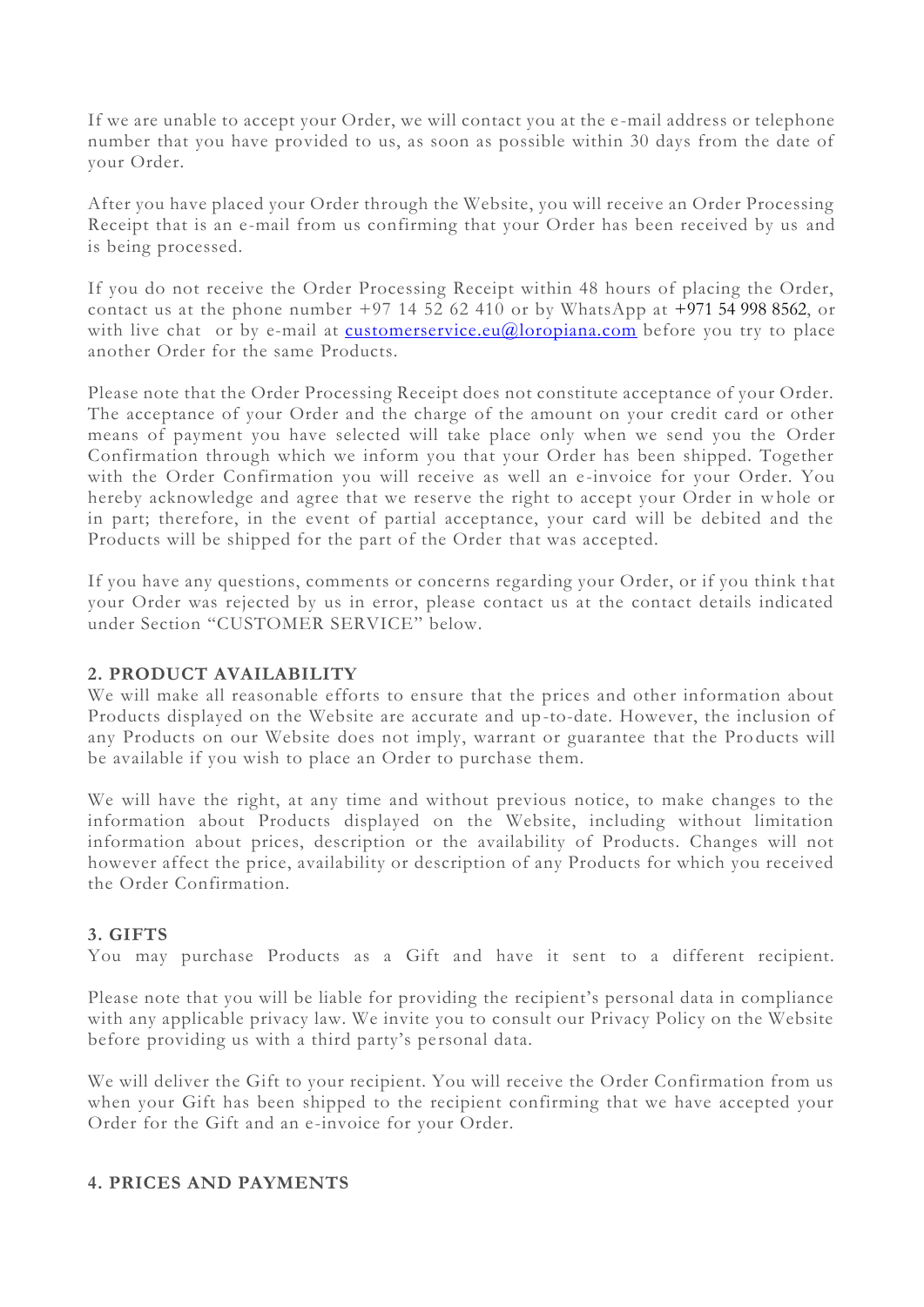The prices of the Products are indicated on the Website and will be confirmed in the Order check-out page, in the Order Confirmation as well as in the e -invoice you receive after your purchase. We reserve the right to vary the price of our Products at any time, provided that we will not alter the price of any Product after we send you the Order Confirmation. Please be aware that prices charged for any Products purchased on the Website may vary to reflect local market pricing and applicable duties.

All prices are inclusive of local VAT, as applicable. If you are connecting to the Website with a different country's IP address from the one of the shipping destination, any applicable sales taxes, duties or local VAT may be calculated according to the value of your Order and your shipping destination and are itemized on the Order check -out page, in the Order Confirmation as well as in the e-mailed invoice. Shipping costs may also apply to your Order and will be indicated in the Order check-out page.

You may pay by credit card, bank wire transfer or payment on delivery as listed on our check-out page. Payment must be made in the currency as indicated on your Order before you submit it.

Please be advised that you may sustain some extra charges imposed by your credit card issuer or by your bank, for which we deny any responsibility.

#### *Payment by credit card.*

You must supply your card details when you place your Order. We will place a "hold" on your payment card for the total value of your Order. If the "hold" on your card has been authorised by your bank, your credit card will be debited for the total value of the Order Confirmation at the time the Products are shipped to you. We will not accept your Order, neither will we supply the Products to you until your credit card issuer has authorised the use of your card for payment of the Products ordered. If we do not receive such authorisation we will notify you. We reserve the right to verify the identity of the credit card holder by requesting appropriate documentation.

After a "hold" on your payment card has been authorized by your bank, please be advised that, in case your credit card is debited for a lower amount than the total amount "held", it is possible that the balance is not immediately fully available to you for reasons beyond our control (eg: delays by your credit card issuer in removing the "hold" from your credit card).

#### *Payment by wire transfer*

In case of payment by wire transfer, the payment shall be made to the following bank account:

Account Name: CASHMERE LIFESTYLE LUXURY TRADING LLC Account No.: 022-760409-001 Account Type: AED Bank: HSBC Bank Middle East Limited IBAN No.: AE870200000022760409-001 Swift Code: BBMEAEAD

You will be responsible for the payment of any charges applied by your bank to the transfer and/or to any currency exchange. Please note that we will only accept payments from bank accounts whose holder is the person placing the Order on the Website and who will then receive the e-invoice: therefore, you could be contacted by our Customer Service to have all necessary information in connection thereto. We will not accept your Order, neither we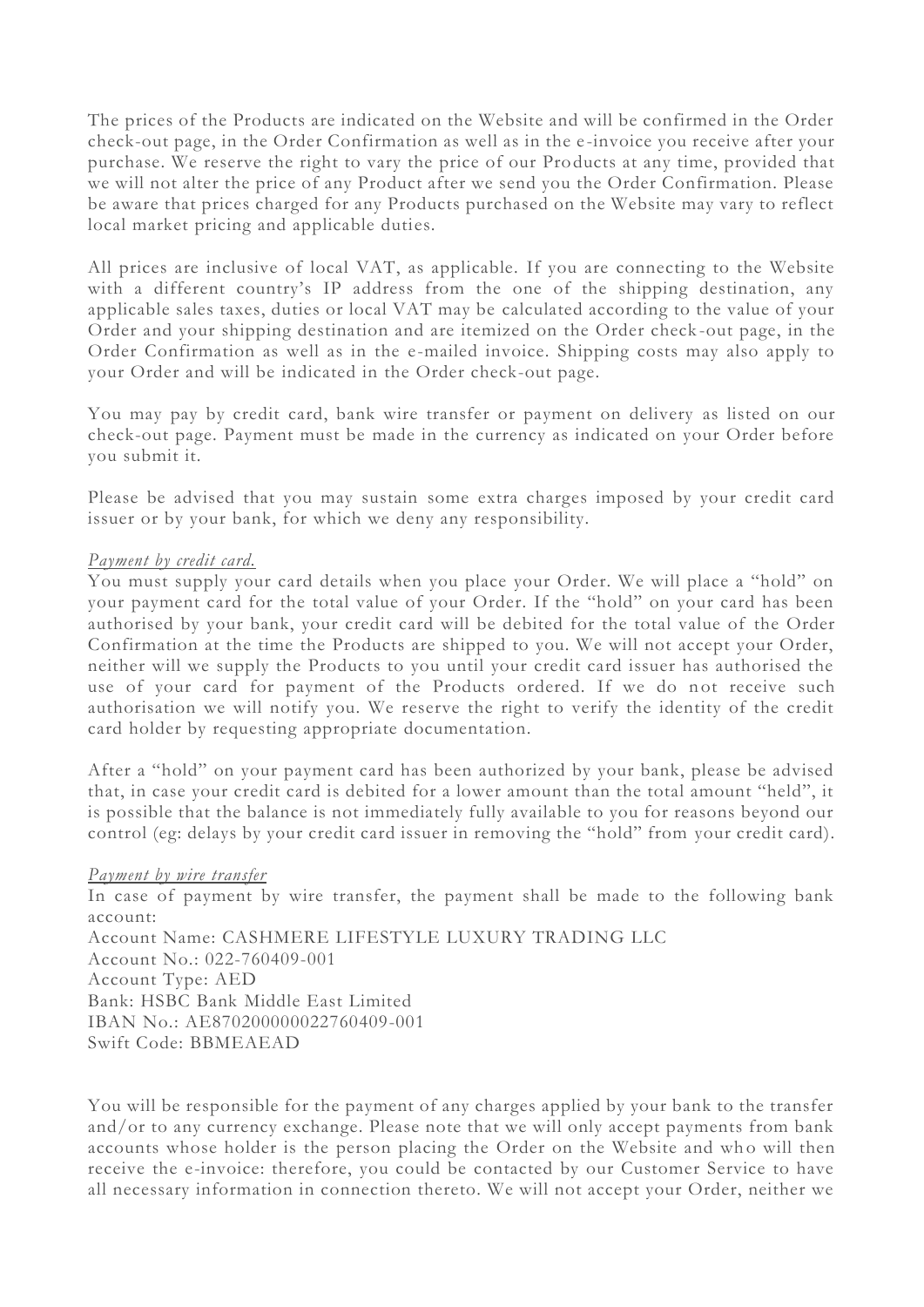will supply the Products to you until we receive confirmation from our bank that the payment has been successfully credited on our bank account. We reserve the right to verify the identity of the bank account holder by requesting appropriate documentation.

We take all reasonable care to make the Website secure and to prevent frauds. All transactions on the Website are processed using a secure online payment gateway that encrypts your card details in a secure host environment. Please note that we may, at any time and at our sole discretion, restrict shipping to certain customers and countries. If you wish to dispute the validity or amount of a charge that appears on your credit card statement, please contact us at [customerservice.eu@loropiana.com](mailto:customerservice.eu@loropiana.com) or by phone +97 14 52 62 410, or by WhatsApp at +971 54 998 8562 or live chat.

## *Payment by Cash On Delivery ("COD")*

Loro Piana accepts payment by COD through our courier partner, Time Express. To be eligible for this service, merchandise must be shipped to an address within the COD service area provided by Time Express.

The Time Express courier accepts cash payment for all orders with a total value up to 50,000 AED.

Orders paid with a credit/debit card on the Point of Sales ("POS") machine brought by Time Express on deliver will experience a surcharge of 3,5% of paid amount.

By signing the proof(s) of delivery provided by Time Express, you acknowledge that the amount charged and paid and the merchandise is correct. Please note all COD orders must be accepted or rejected in full. If you would only like a portion of the items ordered, you must first accept and pay for all of the items ordered and then follow our return process listed below.

Refunds for COD will be processed through wire transfer directly to the original purchaser's bank account. For more details, please read the Return and Exchange Policy section below.

# **5. DELIVERY AND ORDER TRACKING**

International shipping is available when ordering Products from the Website. You can view the countries to which we ship Products and from which we accept returns/exchanges directly on our Website.

We will not deliver any Products unless or until payment has been authorized and/or credited on Loro Piana's bank account. When the Products have been delivered to our carrier we will send you the Order Confirmation.

Delivery will be processed by courier between 7 am to 9 pm (GST). Please be advised that shipping costs may apply to your Order and that our courier cannot deliver packages without receiving a signature and/or payment of applicable customs duties.

Same day delivery service is applicable exclusively to orders directed to Dubai and Abu Dhabi.

Same day delivery is available to all orders placed before 11 am at the same day.

For orders directed to all other UAE addresses next day delivery service will be applicable.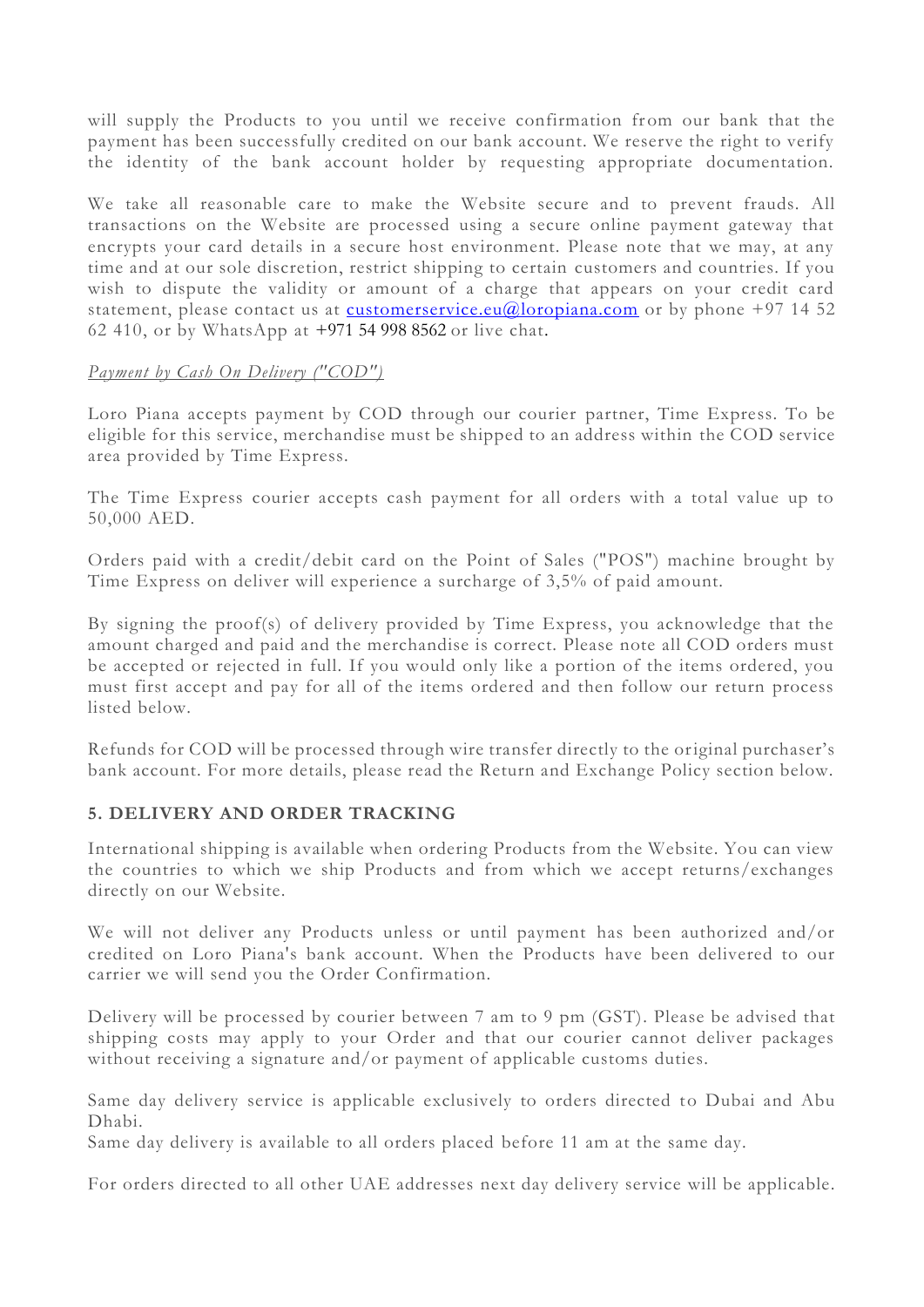Next day delivery is available to all orders placed between 11 am and 5pm (GST) on the previous day.

We will make any reasonable effort to deliver the Products within the number of days specified on your Order Confirmation. However, any delivery date or time specified by us is a best estimate only, and we will not be liable for any loss or damage suffered by you through any unavoidable delay in delivery. You can track the progress of your Order by entering the tracking number provided in your Order Confirmation.

Products that we deliver to you will become your property at the time that you receive them. As soon as we have delivered the Products to you, you will become responsible for them and for any loss or damage to them thereafter.

Upon delivery of the Products, and before signing any document attesting delivery, you must carefully check the integrity of the package and, should the package be damaged or altered, you must write in the document attesting delivery or immediately by email writing to customerservice.eu@loropiana.com that you reserve the right to verify the content. Failure to do so may result in a liability for us, for which you might be held responsible.

# **6. RESALE / RESHIPPING OF OUR MERCHANDISE**

The resale, rental or transfer for commercial or professional reasons of Products purchased on the Site is strictly forbidden. We reserve the right to refuse to accept your Order, if we suspect that you intend to resell our Products.

## **7. HOW DO I RETURN/EXCHANGE AN ITEM?**

The following policy applies only to Products purchased on our Website. We cannot accept returns/exchanges of Products purchased on other websites, in physical stores, or Products from countries where we do not ship merchandise directly.

Please see the specific applicable conditions below:

#### A. To Return or Exchange An Item Online Using Loro Piana's Free Pick Up Service :

#### i. Items Purchased By You:

You may return or exchange the colour or size of any online purchase made by you, within 30 days after the Products are received. Each item can be exchanged or returned one time only. Please note we only accept exchanges for changing the colour or size of the same item already purchased. If you would like a different item, please return your pur chase and place a new order.

Returning or exchanging purchased Products using our return service is free and can be done in 3 easy steps:

1. Please login to your Account. Under "Order History", you can select the detail page for the relevant Order and indicate the items which you would like to return/exchange as well as the reason for the return or the new colour/size desired. You will receive a Return Authorization Number. Print this number directly from the site (alternatively if you do not have access to a printer, handwrite the Return Authorization Number on the line indicated in the Delivery Receipt that you received with the original shipment).

2. Place all items for return/exchange new, unused, and in perfect condition with all of the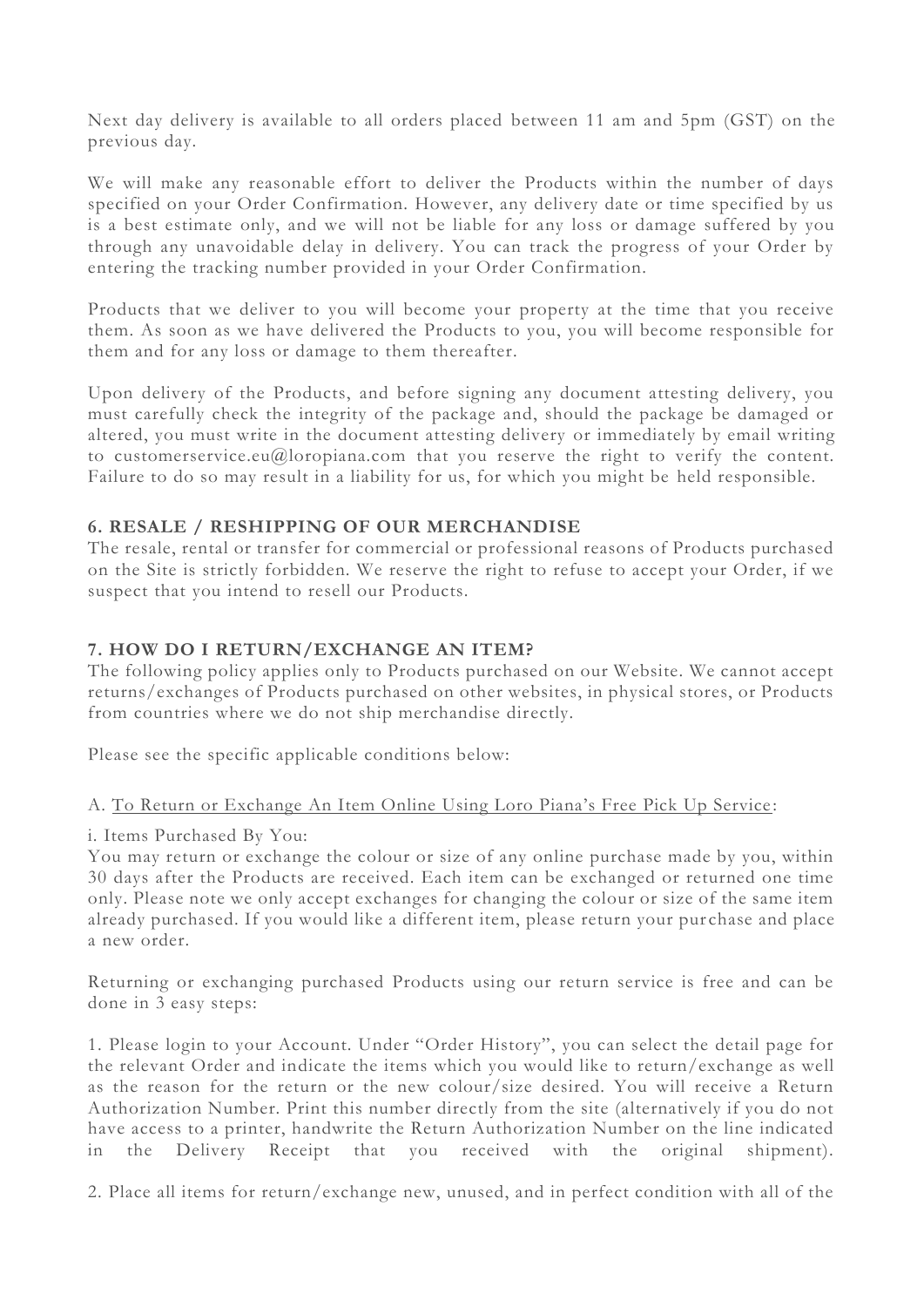tags and labels attached in their original boxes and packaging along with the Return Authorization Number (printed or handwritten as per the above).

3. Attach the ESHOP URGENT sticker and the pre-addressed Time Express air way bill that you received with the original shipment to the outside of the box. Call Time Express directly or visit their website to schedule a free pick-up. Returns shipments using Time Express will be provided to you free of charge.

#### ii. Items You Received As A Gift:

Unfortunately, Gifts cannot be returned for a refund using our online process. Gifts can only be exchanged for a different size and/or color within 30 days after the Gift items are received. Each Gift item you receive can be exchanged one time only.

For a gift exchange please contact our customer service either by email customerservice.eu@loropiana.com or by phone at  $+97$  14 52 62 410 or by WhatsApp at +971 54 998 8562 or by live chat to receive a Return Authorization Number and then follow the steps 2. to 3. listed in point i. above.

Please note that when the Products are returned to us, we will review them for quality control. If the Products are sent back in perfect conditions, new, unused, and with all of the tags and labels attached, we will approve the return and, as the case may be, exchange the Products or reimburse the total amount paid minus original shipping costs to the credit card or the bank account used for the original purchase. If the payment for the original purchase was carried out with the COD service the reimbursement will be done by bank wire transfer. We will credit the refund to the credit card or the bank account that you used to pay for the Products within approximately thirty (30) days from the date that we receive the returned Products, save for possible delays of technical nature not attributable to us (e.g.: malfunctions of the credit card system).

In cases where the Products appear to be worn or used, are missing any of the labels or tags, do not comply with our Terms of Sale, are sent from countries where we do not ship directly or where we have any reason to believe that the Products are fraudulent or were not purchased directly on our Website, we will not be able to accept the return/exchange and we will send the original Products back to you.

#### B. To Return or Exchange An Item In Our Stores

As an additional opportunity, Products purchased on our Website can be returned or exchanged in several Loro Piana Stores within 30 days after the Products are received. Each item can be exchanged or returned one time only. This policy applies both to online items purchased by you and online items you received as a Gift. To find the Loro Piana Store nearest you that accepts returns or exchanges of Products purchased online, please refer to the list on our Website (Section "Customer Service" – Returns & Exchanges") or in the documentation your received with your original order.

Returning or exchanging purchased Products in our store is free and can be done in 2 easy steps:

1. Bring the Products, in perfect condition, new, unused, and with all of the tags and labels attached, in their original packaging along with the Delivery Receipt that you received in the original shipment to a Loro Piana that accepts returns.

2. A store representative will check the Products to make sure that they are in perfect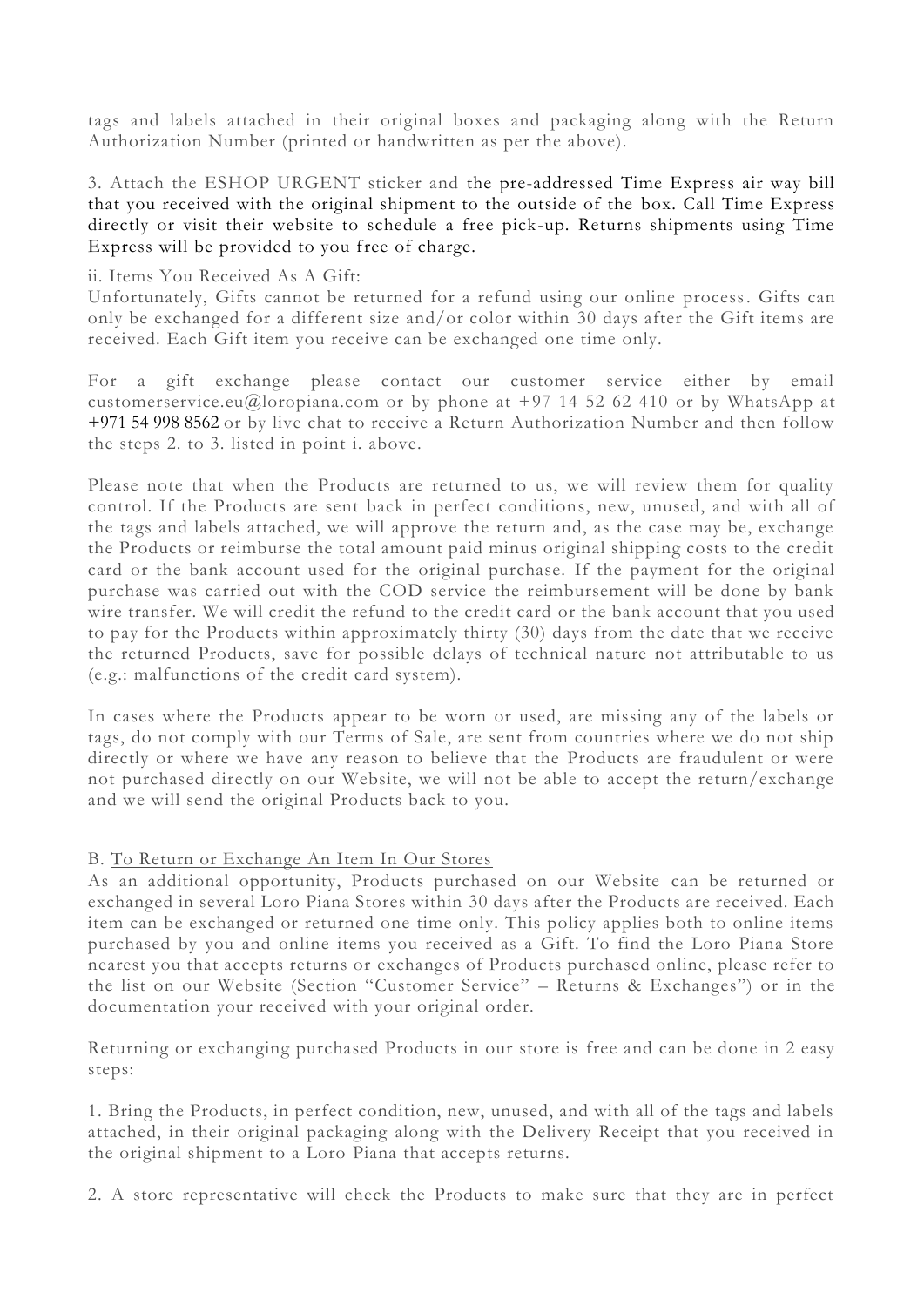condition, new, unused, and with all of the tags and labels attached. If the Products comply with the standards stated in these Terms of Sale, then:

2.a. if you wish to exchange the Products, you will receive the same product in a different colour and/or size.

Please note that exchanges are only valid for the exact same product in a different colour or size, based on the availability in the store; or

2.b. If you wish to return the Products, you will be issued a gift certificate for the Products returned using the price applicable in the store. Please note that the price applicable in the store might be different from the price paid online (eg currency differences, shipping costs, etc.). Original shipping costs will not be refunded. The certificate will be valid for one year from the date of issue and must be used in the Loro Piana Store where it was issued. Please note that Loro Piana Stores cannot reimburse credit cards, PayPal accounts, bank accounts or give cash refunds.

In cases where the Products appear to be worn or used, are missing any of the labels or tags, do not comply with our Terms of Sale, or where we have any reason to believe that the Products are fraudulent or were not purchased directly on our Website, we will not be able to accept the return/change.

#### C. Return of damaged or faulty Products

You have the right to return Products for quality problems within the limits set forth by the law and these Terms of Sale – provided that we are notified of the quality problems within 2 months from discovery and that you have the Delivery Receipt that you received in the original shipment. This policy applies both to online items purchased by you and online items you received as a Gift. For returns related to quality concerns that occur within 30 days of Products being received, please follow the procedures outlined above under letters A. - point i. for Products purchased by you on our Website and point ii. for items you received as a Gift - or B. For returns after 30 days of Products being received, please contact our Customer Service at [customerservice.eu@loropiana.com](mailto:customerservice.eu@loropiana.com) or by phone +97 14 52 62 410 or by WhatsApp at +971 54 998 8562 or by live chat.

Please note that when the Products are returned for quality problems we will examine them. If the Products have quality problems we will repair them (if possible) or replace them with new Products. If we are unable to repair or replace the Products in a timely and satisfactory manner, then:

- for Products purchased by you on our Website, we will refund the price paid for the Products (along with the initial shipping costs and any costs borne by you to return the Products, provided you provide evidence thereof in writing) to the credit card, Pay Pal account or bank account used for the original purchase in accordance with the applicable regulations In case of payment by wire transfer received from a country outside the European Union or Switzerland, you will be contacted by our Customer Service to obtain all necessary information in connection thereto. You remain responsible for any charge applied by your bank;

- for items you received as a Gift, we cannot issue a refund and our Customer Service will contact you.

If we reasonably believe that the Products you have returned to us are not faulty/damaged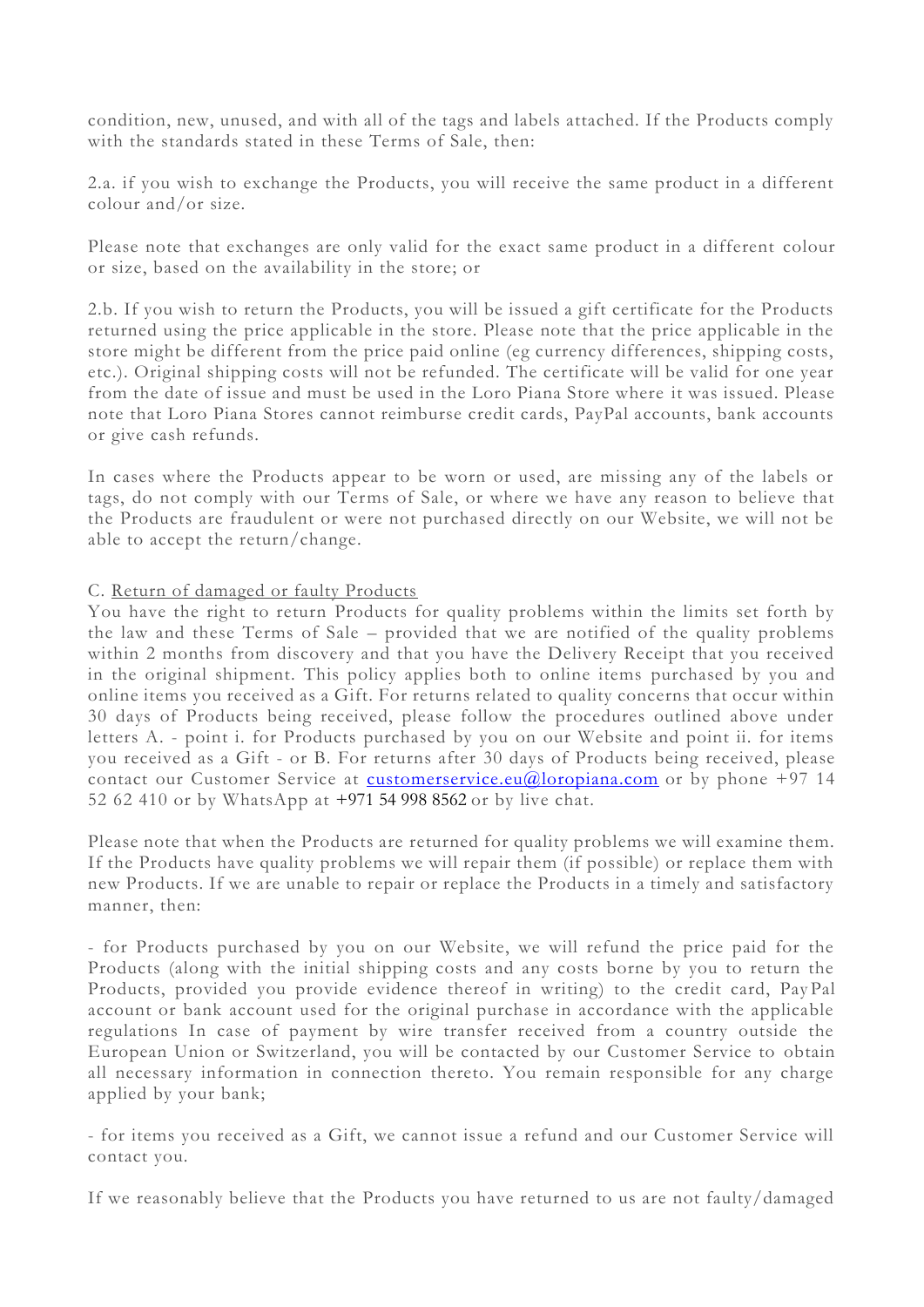and do not have quality problems, or have been damaged due to misuse or were shipped to us later than the above mentioned deadline, you will not be entitled to a refund and/or repair and/or exchange and we will return the original Products to you.

## **8. CUSTOMER SERVICE**

We offer customer assistance for any questions related to the use of the Website, the placement of an Order, the tracking of Products, the availability of Products, the login/registration process and any further information you may need in connection with the use of our Website and/or our Products. Our customer service is available in English language through WhatsApp 7 days a week between 11 am to 11 pm (GST) with the exception of holidays.

Alternatively You can contact the Customer Service through call center and email during normal business hours from Monday to Friday between 11 am and 9pm or live chat.

If you need any information we invite you to refer to the "FAQ section" on our Website and if you are not satisfied you may contact us at the following email or by phone:

- WhatsApp (at +971 54 998 8562) (7 days a week between 11 am to 11 pm GST) -Email: [customerservice.eu@loropiana.com](mailto:customerservice.eu@loropiana.com)

- Phone (Monday through Friday between 11 am to 9 pm GST with the exception of holidays: +97 14 52 62 410

- Live chat

#### **9. PERSONAL INFORMATION**

When you place an Order through our Site, you will be providing us with your personal information. We will use your personal information to process your Order and deliver the Products ordered and for other limited purposes. Our collection and use of your personal information will be carried out subject to the terms of our Privacy Policy on the Website.

#### **10. OUR LIABILITY TO YOU**

Nothing in these Terms of Sale will exclude or limit our liability to you for fraud, death or personal injury caused by our negligence, or any other liability as provided by the applicable laws.

To the fullest extent possible pursuant to applicable law we will not be liable to you under the Contract for any loss of profit, loss of income, loss of business, loss of revenue or loss of goodwill; any loss or corruption of or damage to data; or any loss or damage which was not a reasonably foreseeable result of either our breach of the Contract or our breach of our legal duty of care. Loss or damage is "reasonably foreseeable" if, at the time that we and you entered into the Contract, such loss was either contemplated by us and you or you notified us that the loss may occur if we breached the Contract or our legal duty of care.

#### **11. GENERAL TERMS**

(a) The General Terms and Conditions of Sale hereof are governed by the laws of the Dubai International Financial Centre (**DIFC**) and shall be construed accordingly,.

Any dispute will be submitted to the exclusive jurisdiction of the DIFC Courts.